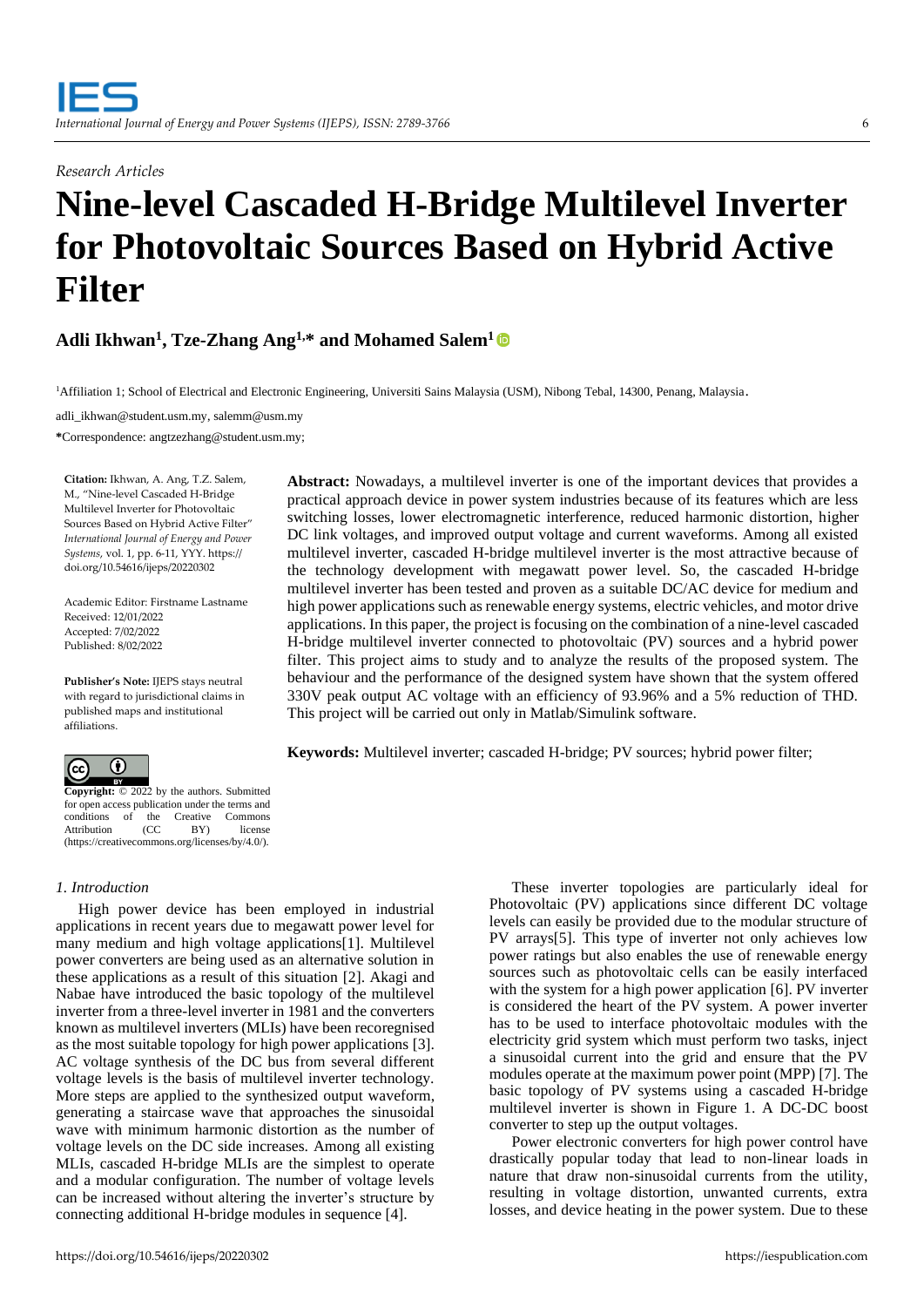situations, various harmonic mitigation techniques have been introduced such as passive power filters (PPFs), active power filters (APFs), and hybrid power filters (HPFs) [8]. HPFs are the combination of PPFs and APFs and they can provide an effective harmonic and reactive power compensation overcoming the technical disadvantages of the other two filters which made them the best choice. The shunt connection of HPF is used to reduce the filter bandwidth requirement of the active filter [9].



**Figure 1.** Basic topology of PV systems using a cascaded H-bridge multilevel inverter [10]

#### *2. Literature Review*

## *A. Nine-level Cascaded H-bridge multilevel inverter*

Cascaded H-bridge multilevel inverter (CHB-MLI) is the most promising topology for high power. Even low power applications can be implemented using this MLI. This is due to no capacitors or diodes requirement for clamping purpose and the output waveform is considered sinusoidal without a filtering processs . The zero harmonic distortion of output waveform can be achieved with an infinite number of levels, but constraints by voltage unbalance problem, circuit layout, and limitation of power factor level [11]. This inverter is made up of multiple single-phase H-bridge cells bound in sequence. Using different DC sources, this structure is capable of generating high voltage levels at the output side. CHB operates at a high switching frequency and generates a nearly sinusoidal output waveform [12]. This waveform is typical of n-level CHB-MLI which looks like a staircase waveform. The voltage will be in form of zero, positive-cycle, and negative-cycle.

The nine-level CHB-MLI will produce nine levels of AC output voltage. This circuit is formed by connecting four separate sources of input DC voltage to the series of four Hbridge cells controlled by switches by referring to Figure 2 which will operate in toggle operation. Sixteen main switch devices are included for a series-connected nine-level Hbridge configuration,  $S_1 \sim S_4$ ,  $S_5 \sim S_8$ ,  $S_9 \sim S_{12}$ , and  $S_{13} \sim S_{16}$  [13]. The toggle operation is resulting in Table 2.2. The table shows the sets of switches that need to be triggered to generate the required output voltage. The nine levels of output voltage are  $+4V_{dc}$ ,  $+3V_{dc}$ ,  $+2V_{dc}$ ,  $+V_{dc}$ , 0,  $-V_{dc}$ ,  $-2V_{dc}$ ,  $-3V_{dc}$ ,  $4V_{dc}$ .

# **Table I**

# Toggle operation of nine-level CHB-MLI

|  | ۵., | ٦., | ₹. |  |
|--|-----|-----|----|--|
|  |     |     |    |  |

| V.         | $\mathrm{s}_1$ | $\mathrm{S}_2$ | S3 | $S_4$ | $\mathrm{S}_5$ | $S_6$        | $\mathrm{S}_{7}$ | $S_{8}$  | S9           | $S_{10}$     | $S_{11}$ | $S_{12}$ | $S_{13}$     | $S_{14}$ | $S_{15}$     | $S_{16}$     |
|------------|----------------|----------------|----|-------|----------------|--------------|------------------|----------|--------------|--------------|----------|----------|--------------|----------|--------------|--------------|
| $+4V_{dc}$ |                |                | 0  | 0     |                |              | 0                | 0        |              |              | 0        | 0        |              |          | 0            | $\mathbf{0}$ |
| $+3V_{dc}$ |                |                | 0  | 0     | 0              |              | 0                | 0        |              |              | 0        | 0        |              |          | 0            | $\mathbf{0}$ |
| $+2V_{de}$ |                |                | 0  | 0     | $\theta$       |              | 0                | 0        | $\mathbf 0$  |              | 0        | $\theta$ |              |          | 0            | $\theta$     |
| $+V_{dc}$  |                |                | 0  | 0     | $\theta$       |              | 0                | 0        | $\mathbf{0}$ |              | 0        | 0        | 0            |          | $\theta$     | 0            |
| $0V_{dc}$  | 0              |                |    | 0     | 0              |              |                  | 0        | $\mathbf{0}$ |              |          | 0        | 0            |          |              | 0            |
| $0V_{dc}$  |                | 0              | 0  |       |                | 0            | 0                |          |              | 0            | 0        |          |              | 0        | $\mathbf{0}$ |              |
| $-V_{dc}$  | 0              | 0              |    |       | 0              | $\theta$     |                  | 0        | $\mathbf 0$  | 0            |          | 0        | 0            | 0        |              | 0            |
| $-2V_{dc}$ | 0              | 0              |    |       | 0              | $\mathbf{0}$ |                  | 0        | 0            | 0            |          | 0        | 0            | 0        |              |              |
| $-3V_{dc}$ | 0              | 0              |    |       | $\mathbf{0}$   | $\mathbf{0}$ |                  | $\theta$ | $\mathbf{0}$ | $\mathbf{0}$ |          |          | $\mathbf{0}$ | 0        |              |              |
| $-4Vde$    | 0              | Λ              |    |       | 0              | 0            |                  |          | 0            | 0            |          |          | 0            | 0        |              |              |



**Figure 2.** Circuit configuration of nine-level H-bridge multilevel inverter and output waveform [14]

#### *B. PV Panel*

The photovoltaic (PV) panel is constituted by sets of PV cells. PV cell is the basic structural unit of the photovoltaic module that generates current carriers when sunlight falls on it which consists of a p-n junction and converts light energy directly into electrical energy. The PV modules generate the current and voltage in DC [15]. PV modules are rated at a set of conditions known as Standard Test Conditions (STC), which specifies a cell temperature of 25 °C and an irradiance of 1000 W/m<sup>2</sup> with an AM 1.5 spectrum. The peak point at which maximum energy is generated from the PV panel is called Maximum Power Point (MMP) [16]. The amount of solar radiation received by the panels is known to affect the amount of energy produced by the PV cells [17].

#### *C. DC-DC Converter*

A DC-DC converter also known as a DC chopper is a static system that converts a fixed DC voltage to a variable DC voltage [18]. The device is commonly used to provide a regulated output voltage to electric and electronic circuits [19]. Isolated converters and non-isolated converters are the two main types of DC-DC converters. Non-isolated DC-DC boost (step-up) converter is capable of generating an output voltage that is higher than the input voltage which especially significant in the wide range of applications of energy sources with flexible input voltage range and low output voltage such as photovoltaic panels and fuel cells. Switching frequency, *f<sup>s</sup>* selection is usually 20kHz or higher to avoid acoustic noise and to reduce the size of the inductor and capacitor. But, if the  $f_s$  is set too high, it will cause high switching loss and heat which leads to low efficiency. The current ripple,  $\Delta i_L$  is supposed to be 20% to 40% of input current and voltage ripple,  $\Delta v_c$  is 0.5% to 5% of output voltage [14]. Direct current to direct current (DC/DC) converters are required to have higher voltage gains in some applications for electric vehicles, highvoltage level charging systems and fuel cell electric vehicles. Therefore, it is greatly important to carry out research on high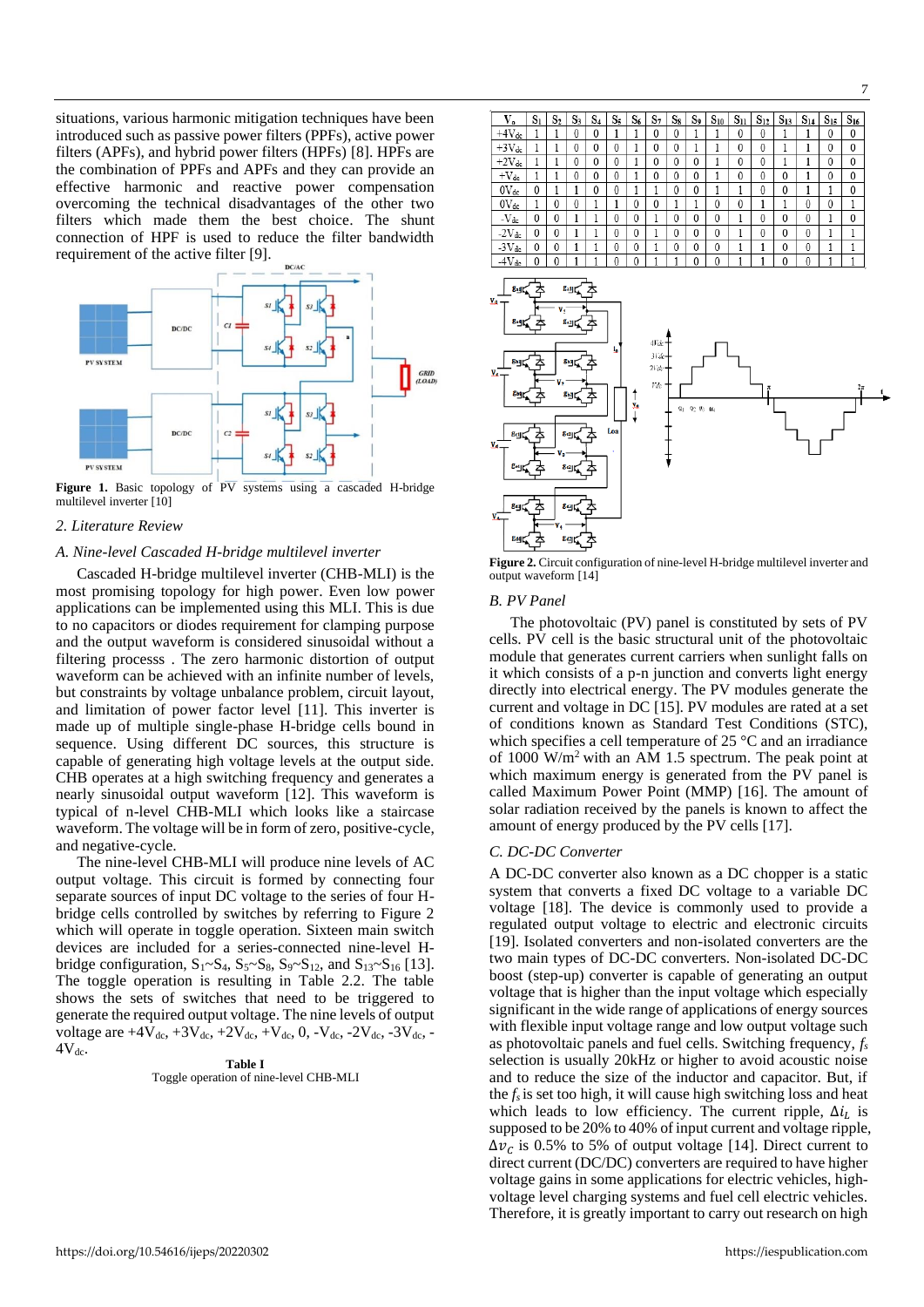voltage gain DC/DC converters. To improve the efficiency of high voltage gain DC/DC converters and solve the problems of output voltage ripple and robustness, this paper proposes a double-boost DC/DC converter. Based on the small-signal model of the proposed converter, a double closed-loop controller with voltage–current feedback and input voltage feedforward is designed. The experimental results show that the maximum efficiency of the proposed converter exceeds 95%, and the output voltage ripple factor is 0.01. Compared with the traditional boost converter and multi-phase interleaved DC/DC converter, the proposed topology has certain advantages in terms of voltage gain, device stress, number of devices, and application of control algorithms.

# *D. Hybrid Power Filter*

Hybrid power filter (HPF) topology is supposed to enhance harmonics and reactive power compensations. When it comes to power factor correction, the HPF has a significant advantage over capacitor banks because it can fine-tune reactive consumption [20]. The HPF is a synergistic combination of passive and active filters that is appealing. So, for load harmonic compensations, various hybrid filters with various control systems have been proposed [21].

## *4. Methodology*

# *A. System Design*

A system that is required to be designed by using Matlab/Simulink software was an AC single-phase system with solar energy at STC as its source. Hence, the load voltage is set to 230V RMS value and the frequency of 50 Hz as given by the Energy Commission of Malaysia [22]. The proposed design of the project is shown in Figure 3 with the constant  $1000W/m<sup>2</sup>$  of irradiance and  $25^{\circ}$ C of temperature are connected to PV panels.



**Figure 3.**Proposed circuit design of the project

#### *B. Project Implementation Flow*

The nine-level CHB-MLI is designed by connecting four sets of H-bridge circuits which each set consists of four switching devices. So, the 16 switching devices are needed with four DC sources. IGBT is chosen as a switching device because of its high current carrying capability, gate control using voltage rather than current, as well as the ability to match the co-pack diode with IGBT. The firing angle, phase angle, and pulse width are set as equations below:

$$
levels of \text{ inverter}, m = 2s + 1 \tag{1}
$$

No of source = 
$$
\frac{(m-1)}{2}
$$
 (2)

$$
Firing angle, a_i = \frac{i \times 180}{m}
$$
 (3)

$$
Phase delay = \frac{period \times a_i}{360} \tag{4}
$$

$$
Pulse width = \frac{Difference between periods during on-state, s}{Total period, s} \times
$$

$$
100\% \tag{5}
$$

*m* is representing levels of output voltage, *s* is the number of switches or semiconductors, and *i* is the number of sources. The result is tabulated in Table 2. **Table II**

|                                                                           | Switching Time Table of Multilevel Inverter |              |                                          |                                 |                                 |                                    |                                          |                                 |                                 |                                |  |
|---------------------------------------------------------------------------|---------------------------------------------|--------------|------------------------------------------|---------------------------------|---------------------------------|------------------------------------|------------------------------------------|---------------------------------|---------------------------------|--------------------------------|--|
| $\overline{\overset{\mathbf{V_{out}}}{\overset{\mathbf{W}}{\mathbf{0}}}}$ | Angle<br>(°)                                | Phase<br>(s) | $S_1, S_2,$<br>$S_6, S_{10}$<br>$S_{14}$ | $S_{12}$                        | $\overline{\mathsf{S}_{2}}$     | $\overline{\mathsf{s}_\mathsf{s}}$ | $S_2, S_4,$<br>$S_7, S_{11}$<br>$S_{15}$ | $S_{16}$                        | $\overline{S}_{12}$             | $\overline{s_{i}}$             |  |
| $\overline{0}$                                                            | 20                                          | 0.0011       |                                          |                                 |                                 |                                    |                                          |                                 |                                 |                                |  |
| $1V_s$                                                                    | 40                                          | 0.0022       |                                          |                                 |                                 |                                    |                                          |                                 |                                 |                                |  |
| $2V_s$                                                                    | 60                                          | 0.0033       |                                          |                                 |                                 |                                    |                                          |                                 |                                 |                                |  |
| $3V_s$                                                                    | 80                                          | 0.0044       |                                          |                                 |                                 |                                    |                                          |                                 |                                 |                                |  |
| $4V_s$                                                                    | 100                                         | 0.0056       | Pulse<br>Width<br>$=$<br>38.89%          | Pulse<br>Width<br>$=$<br>27.78% | Pulse<br>Width<br>$=$<br>16.67% | Pulse<br>Width<br>$=$<br>5.56%     |                                          |                                 |                                 |                                |  |
| $3V_s$                                                                    | 120                                         | 0.0067       |                                          |                                 |                                 |                                    |                                          |                                 |                                 |                                |  |
| 2V <sub>s</sub>                                                           | 140                                         | 0.0078       |                                          |                                 |                                 |                                    |                                          |                                 |                                 |                                |  |
| IV <sub>s</sub>                                                           | 160                                         | 0.0089       |                                          |                                 |                                 |                                    |                                          |                                 |                                 |                                |  |
| ō                                                                         | 200                                         | 0.011        |                                          |                                 |                                 |                                    |                                          |                                 |                                 |                                |  |
| $-W_s$                                                                    | 220                                         | 0.012        |                                          |                                 |                                 |                                    |                                          |                                 |                                 |                                |  |
| $-2V_s$                                                                   | 240                                         | 0.013        |                                          |                                 |                                 |                                    |                                          |                                 |                                 |                                |  |
| $-3V_s$                                                                   | 260                                         | 0.014        |                                          |                                 |                                 |                                    |                                          |                                 |                                 |                                |  |
| $4V_s$                                                                    | 280                                         | 0.016        |                                          |                                 |                                 |                                    | Pulse<br>Width<br>$=$<br>38.89%          | Pulse<br>Width<br>$=$<br>27.78% | Pulse<br>Width<br>$=$<br>16.67% | Pulse<br>Width<br>$=$<br>5.56% |  |
| $2V_{\rm S}$                                                              | 300                                         | 0.017        |                                          |                                 |                                 |                                    |                                          |                                 |                                 |                                |  |
| $-2V_s$                                                                   | 320                                         | 0.018        |                                          |                                 |                                 |                                    |                                          |                                 |                                 |                                |  |
| $-1Vs$                                                                    | 340                                         | 0.019        |                                          |                                 |                                 |                                    |                                          |                                 |                                 |                                |  |
| 0                                                                         | 360                                         | 0.02         |                                          |                                 |                                 |                                    |                                          |                                 |                                 |                                |  |

The PV panel modules that have been used in this project were SPM100-M PV modules by Solar Power Mart and the parameter specifications for each module at STC (25oC, 1000W/m2) are listed in Table III [23]. The output power of each PV equals the input power of a boost converter, 200W. Therefore, two series-connected modules per string are needed for a PV module.

| <b>Table III</b>                             |                |  |  |  |  |  |
|----------------------------------------------|----------------|--|--|--|--|--|
| SPM100-M PV Panel Module Parameters [23]     |                |  |  |  |  |  |
| Parameter                                    | Rating         |  |  |  |  |  |
| Maximum power (W)                            | 100            |  |  |  |  |  |
| Open-circuit voltage, Voc (V)                | 22.53          |  |  |  |  |  |
| Short-circuit current, $ISC(A)$              | 5.70           |  |  |  |  |  |
| Voltage at maximum power point, $V_{MPP}(V)$ | 18.75          |  |  |  |  |  |
| Current at maximum power point, IMPP (A)     | 5.34           |  |  |  |  |  |
| Cell per module (Ncell)                      | 36             |  |  |  |  |  |
| Parallel strings                             |                |  |  |  |  |  |
| Series-connected modules per string          |                |  |  |  |  |  |
| Temperature coefficient of $V_{OC}((\%$ /°C) | $-0.35 + 0.02$ |  |  |  |  |  |
| Temperature coefficient of $I_{SC}$ (%/°C)   | $0.05 + 0.01$  |  |  |  |  |  |

The boost converter is designed based on the parameters in Table IV. The input voltage of the converter is two times the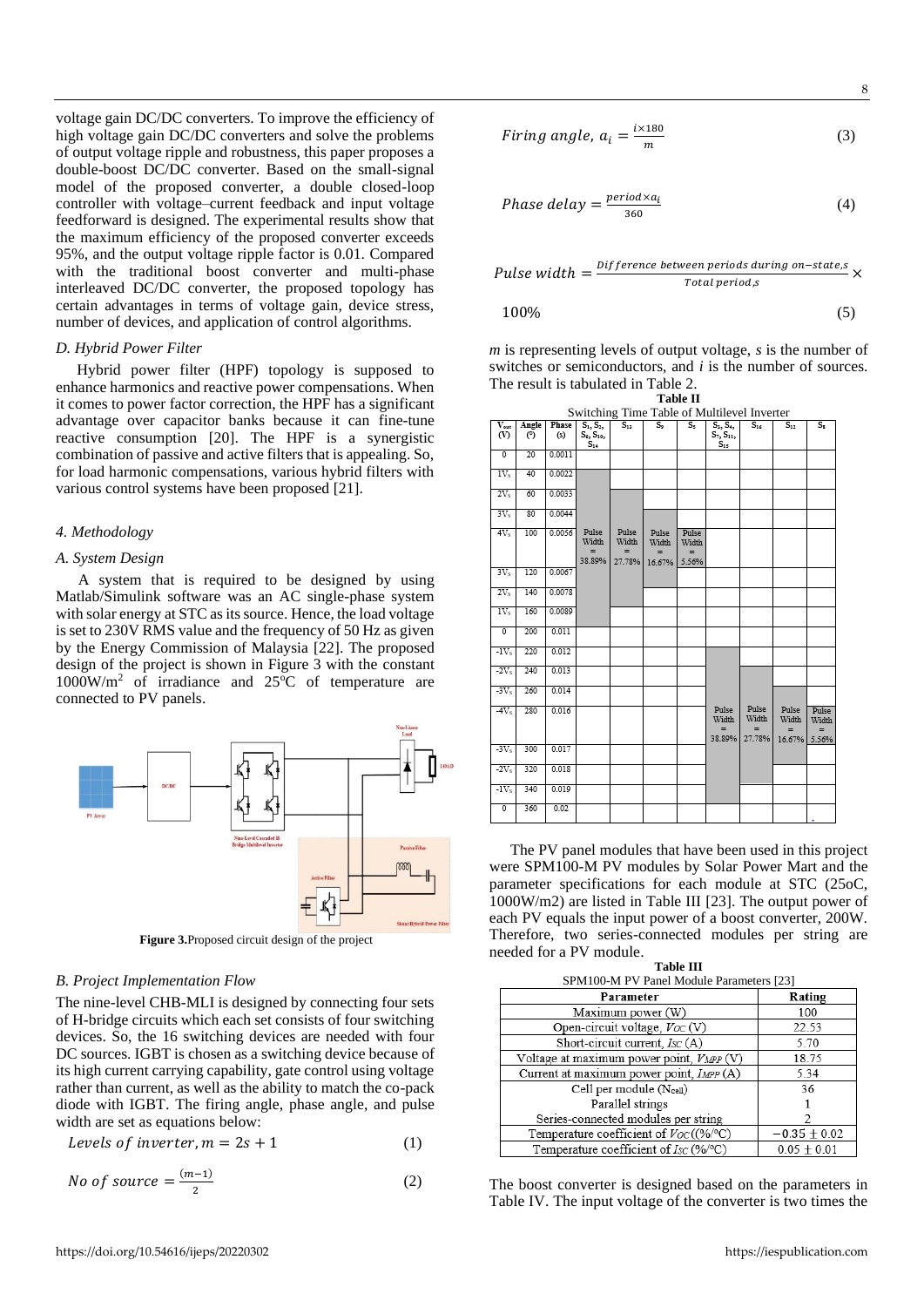V<sub>OC</sub> and the input current of the converter is equals to I<sub>SC</sub>. In this project, 20kHz is chosen as switching frequency with 40% current ripple and 5% voltage ripple. The value of duty cycle, resistor, inductor, and capacitor are calculated using these equations:

$$
Duty cycle, D = 1 - \frac{v_{in}}{v_{out}} = \frac{t_{on}}{r_{sw}}
$$
 (6)

Output current, 
$$
I_{out} = \frac{P_{out}}{V_{out}}
$$
, resistance,  $R = \frac{V_{out}}{I_{out}}$  (7)

$$
Inductor, L = \frac{v_{in}}{2\Delta i_L} DT_s = \frac{v_{in}D}{f_s \Delta i_L}
$$
\n(8)

$$
Capacitor, C = \frac{V_{out}DT_S}{2R\Delta v_C} = \frac{I_{out}D}{f_S\Delta v_C}
$$
\n(9)

**Table IV**

| Parameters of DC-DC Boost Converter |         |  |  |  |
|-------------------------------------|---------|--|--|--|
| Parameter                           | Rating  |  |  |  |
| Switching frequency (kHz)           | 20      |  |  |  |
| Input voltage (V)                   | 45.06   |  |  |  |
| Input current $(A)$                 | 5.70    |  |  |  |
| Output voltage (V)                  | 90.32   |  |  |  |
| Output current (A)                  | 1.993   |  |  |  |
| Duty cycle (%)                      | 49.89   |  |  |  |
| Resistance $(\Omega)$               | 45.32   |  |  |  |
| Inductor (mH)                       | 0.4930  |  |  |  |
| Capacitor (µF)                      | 11.0087 |  |  |  |

In designing a shunt hybrid filter, a passive filter configuration and an active filter configuration connected in parallel are needed. An active filter circuit is designed by using one set of H-bridge configuration with a constant DClink capacitor to regulate the switching losses, then ensure the continuous and stable operation of the filter. The duty cycle for the active filter is set to 50% and the frequency equals the frequency of the system, 50Hz. The parameters are set as shown in Table 5. A non-linear load circuit is also being connected parallel to the filters which offers varying impedance to the applied voltage so that the current waveform does not vary according to the voltage waveform.

**Table V**

| Parameters of Hybrid Power Filter  |        |
|------------------------------------|--------|
| Parameter                          | Rating |
| Active filter                      |        |
| Frequency (Hz)                     | 50     |
| Duty cycle (%)                     | 50     |
| DC-link capacitor, $C_{dc}(\mu F)$ |        |
| Passive filter                     |        |
| Inductor, $L_f$ (mH)               | 13     |
| Capacitor, $C_f$ (nF)              | 300    |
| Inverter                           |        |
| Inductor, $L_{inv}$ (mH)           | 0.1    |
| Load                               |        |
| Inductor, $L_{load}$ (mH)          | 0.3    |
| Resistor $R_{lead}(\Omega)$        | 180    |

#### *4. Result and Discussion*

The simulation results have proved the effectiveness of the system by observing its performance. The system's performance has been determined from the voltage, power, efficiency, and THD. This system is capable to generate higher output voltage and power with low voltages and powers are being supplied to the system. The input voltage that is supplied by each PV source is 84.24V and four

connected sources have generated 330V output voltage after being filtered and  $325.9\overline{V}$  output voltage at the load as shown in Figure 4 and Figure 5.

The input power supplied to the system is 156.6W for each source and these input powers can generate the output power until 589.9W. Figure 6 displays the output power of the system. For THD analysis, the percentage of THD is reduced from 24.85% to 19.85% after connecting the filter circuit. These values are proven in Figure 7 and Figure 8 by using FFT analysis. This has proven that the multilevel inverter can be designed without any filtering component because this system can generate an almost ideal sinusoidal outcome in nature. So, the difference in THD is considered small.

Next, the RMS value of the output voltages and the efficiency of the system are calculated by using these equations:

$$
Voltage in RMS value, V_{rms} = \frac{V_{peak}}{\sqrt{2}}
$$
 (11)

$$
Efficiency, \eta = \frac{v_{out}}{v_{in}} \times 100\%
$$
 (12)







Figure 5. Output voltage of the whole system at load

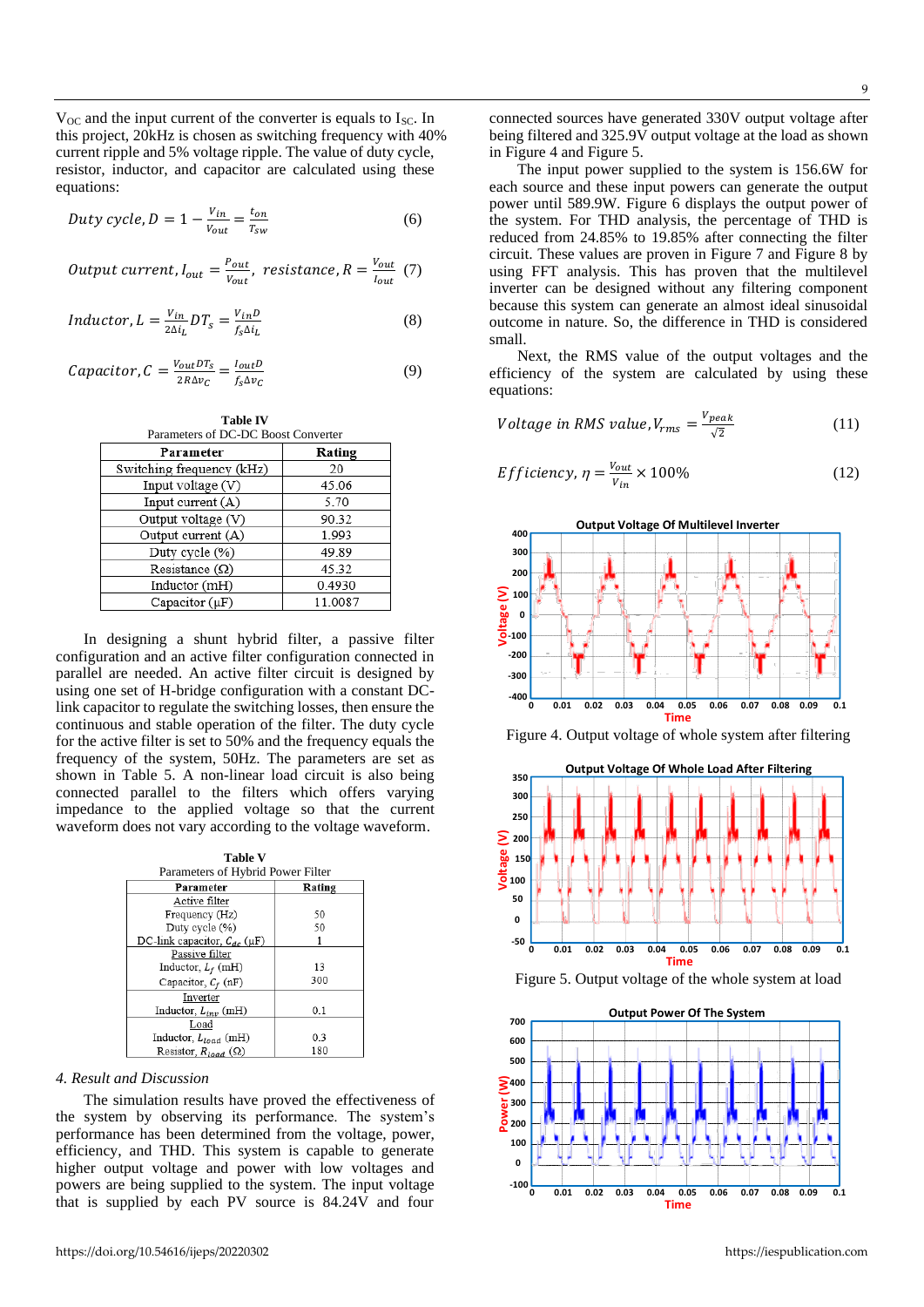#### Figure 6. Output power of the whole system

Table 6 summarizes the performance of the overall system run from the simulation. From the table, this type of multilevel inverter has proven to be one of the most preferable converter devices suitable to be used in medium-high power applications and even in low applications.



Figure 8. THD of the system with filter

**Table VI**

| Input                | Output           | Input     | Output | <b>Efficiency</b> | <b>THD</b> |
|----------------------|------------------|-----------|--------|-------------------|------------|
| <b>Voltage</b>       | Voltage          | Power     | Power  |                   |            |
|                      | After filtering: |           |        |                   |            |
|                      |                  |           |        |                   |            |
|                      | Peak Voltage=    |           |        |                   | Without    |
|                      | $330V_{ac}$      |           |        |                   | filter:    |
|                      | <b>RMS</b>       | 156.6W    |        |                   |            |
| 84.24V <sub>DC</sub> | Voltage=         | (one      |        |                   | 24.85%     |
| (one                 | $233.35V_{ac}$   | source)   | 589.9W | 93.96%            |            |
| source)              |                  | $\approx$ |        |                   | With       |
|                      | At load:         | 627.8W    |        |                   | filter:    |
|                      |                  | for four  |        |                   |            |
|                      | Peak Voltage=    | sources   |        |                   | 19.85%     |
|                      | $325.9V_{dc}$    |           |        |                   |            |
|                      | <b>RMS</b>       |           |        |                   |            |
|                      | Voltage=         |           |        |                   |            |
|                      | $230.45V_{dc}$   |           |        |                   |            |

*5. Conclusion*

In conclusion, the circuit of a combination of ninelevel cascaded H-bridge multilevel inverter feeds by PV sources with a shunt hybrid power filter has successfully modeled and simulated in Matlab/Simulink software. From the simulation, this type of multilevel inverter has proven to be one of the most preferable converter devices suitable to be used in medium-high power applications and even in low applications. This is because the low input can be improved to a higher level of output and the distortion is also considered low. The higher level of the inverter, the smoother the waveform produced. Moreover, with the low complexity of the circuit configuration, the waveform produced can be said ideally sinusoidal without being filtered. However, the most significant disadvantage for this configuration that we can see in the simulation is the size of the cascaded H-bridge multilevel inverter becomes larger as the number of levels increased. For the PV selection with constant irradiance and temperature, the most suitable PV has to be selected to get the required input value and the DC converter is necessary for the circuit with the renewable energy source.

#### *6. Acknowledgement*

The authors would like to pay gratitude to Research Creativity and Management Office (RCMO) of the Universiti Sains Malaysia for supporting with funding under the Shortterm grant No. 304/PELECT/6315330, and library facilities. Lastly thanks to those colleagues who have either directly or indirectly contributed to the completion of this work.

#### *References*

- [1] Alhamrouni, I., et al., *Design of single phase inverter for photovoltaic application controlled with sinusoidal pulse width modulation.* Indonesian Journal of Electrical Engineering and Computer Science, 2019. **15**(2): p. 620-630.
- [2] Bughneda, A., et al., *Review of multilevel inverters for PV energy system applications.* Energies, 2021. **14**(6): p. 1585.
- [3] Waware, M. and P. Agarwal, *Hardware realization of multilevel inverter-based active power filter.* IETE Journal of Research, 2012. **58**(5): p. 356-366.
- [4] Chabni, F., et al., *New modified CHB multilevel inverter topology with elimination of lower and higher order harmonics.* Automatika, 2018. **59**(1): p. 1-10.
- [5] Bughneda, A., et al. *A Single-Phase Multilevel Inverter with Reduced Switch Count for Solar PV Application*. in *2021 IEEE Conference on Energy Conversion (CENCON)*. 2021. IEEE.
- [6] Pattathurani, L., R.K. Dwibedi, and D.S. Dash, *Multilevel Inverter For Solar Power Applications.* International Journal of Engineering Development and Research, 2017. **5**(1): p. 684-690.
- [7] Oliveira, K.C., J.L. Afonso, and M.C. Cavalcanti. *Multilevel inverter for grid-connected photovoltaic systems with active filtering function*. in *Doctoral Conference on Computing, Electrical and Industrial Systems*. 2013. Springer.